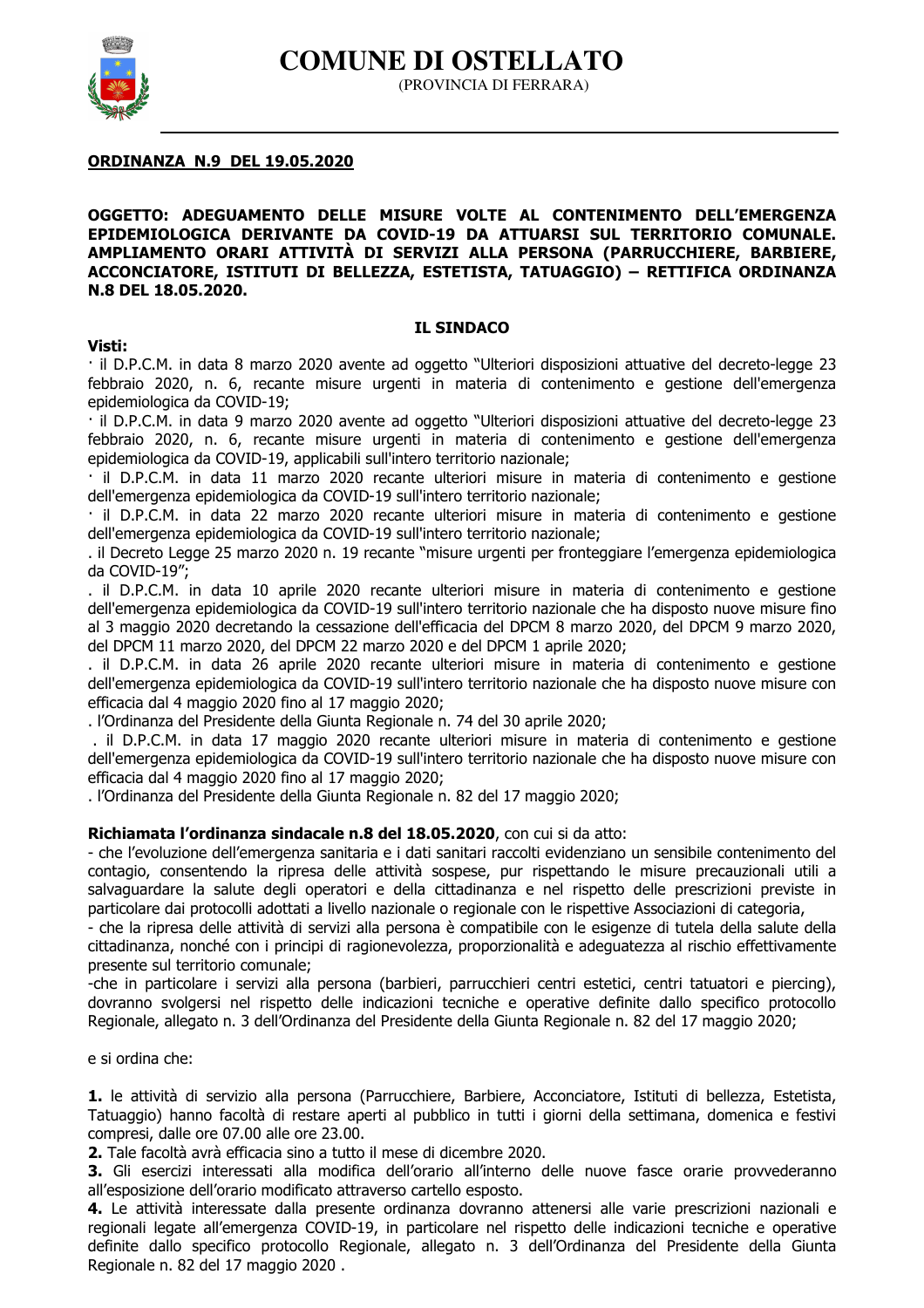Ritenuto di sostituire il punto 1 della precitata ordinanza, al fine di aumentare l'orario facoltativo di apertura delle attività in oggetto, così come di seguito:

1. le attività di servizio alla persona (Parrucchiere, Barbiere, Acconciatore, Istituti di bellezza, Estetista, Tatuaggio) hanno facoltà di restare aperti al pubblico in tutti i giorni della settimana, domenica e festivi compresi, dalle ore 07.00 alle ore 24.00.

### **Ritenuto:**

- che occorra garantire in via continuativa agli operatori del settore la massima libertà in materia di determinazione degli orari di apertura e chiusura della propria attività, al fine di poter organizzare gli accessi con modalità atte ad evitare affollamenti, evitando altresì la formazione di code e attese all'esterno degli edifici, nel rispetto delle indicazioni tecniche operative di cui all'Ordinanza Regionale sopra richiamata. Ritenuto:

- che sussistono le condizioni di estrema urgenza e necessità che richiedono l'adozione di provvedimenti immediati e che il contenuto della presente ordinanza potrà essere aggiornato in base all'evoluzione della situazione epidemiologica;

Visto:

- l'art. 50, commi 4 e 7, del D.Lgs. n. 267/2000 e l'articolo 3.2 del Decreto-legge n.19 del 25 marzo 2020, pubblicato sulla Gazzetta Ufficiale n. 79 del 25 marzo 2020 che riconoscono al Sindaco il potere di coordinare e di riorganizzare gli orari degli esercizi commerciali, dei pubblici esercizi e dei servizi pubblici;

#### **ORDINA**

La premessa costituisce parte integrante e sostanziale del presente atto

Dal giorno di emissione del presente provvedimento:

La rettifica del punto 1 dell'ordinanza sindacale n. 8 del 18.05.2020 secondo quanto indicato in premessa, che viene riformulato nel modo di seguito indicato:

## 1. le attività di servizio alla persona (Parrucchiere, Barbiere, Acconciatore, Istituti di bellezza, Estetista, Tatuaggio) hanno facoltà di restare aperti al pubblico in tutti i giorni della settimana, domenica e festivi compresi, dalle ore 07.00 alle ore 24.00.

- Di confermare la precedente ordinanza n.8 del 18.05.2020 per le parti non confliggenti con le modifiche apportate al precedente punto n.1;

Le disposizioni del presente provvedimento producono effetto dal giorno di emissione del presente provvedimento e abrogano tutte le disposizioni comunali emanate in tema di orari e aperture domenicali e festive per quanto riguarda gli esercizi oggetto della presente ordinanza.

# **DISPONE**

la trasmissione della presente Ordinanza:

-Alla Polizia Municipale dell'Unione Valli e Delizie-pec:protocollo@pec.unionevalliedelizie.fe.it ;

-Alla Prefettura di Ferrara- pec: protocollo.preffe@pec.interno.it;

-Alle forze dell'ordine competenti per territorio per la relativa vigilanza e controllo sull'osservanza del presente atto:

-Legione Carabinieri Emilia Romagna Stazione di Ostellato pec: tfe29982@pec.carabinieri.it; stfe522230@carabinieri.it:

-Legione Carabinieri Emilia Romagna Stazione di Portomaggiore - pec: tfe31281@pec.carabinieri.it; stfe522210@carabinieri.it:

-Guardia di Finanza - tenenza Comacchio - pec: FE1020000p@pec.gdf.it:

-Alle Associazioni di categoria

#### **AVVERTE**

- che, contro il presente provvedimento, può essere presentato ricorso:

1) entro 60 giorni dalla data del presente provvedimento pubblicato sul sito web del Comune al Tribunale Amministrativo Regionale di Bologna, nei termini e nei modi previsti dall'articolo 2 e seguenti della Legge 6 dicembre 1971, n.1034;